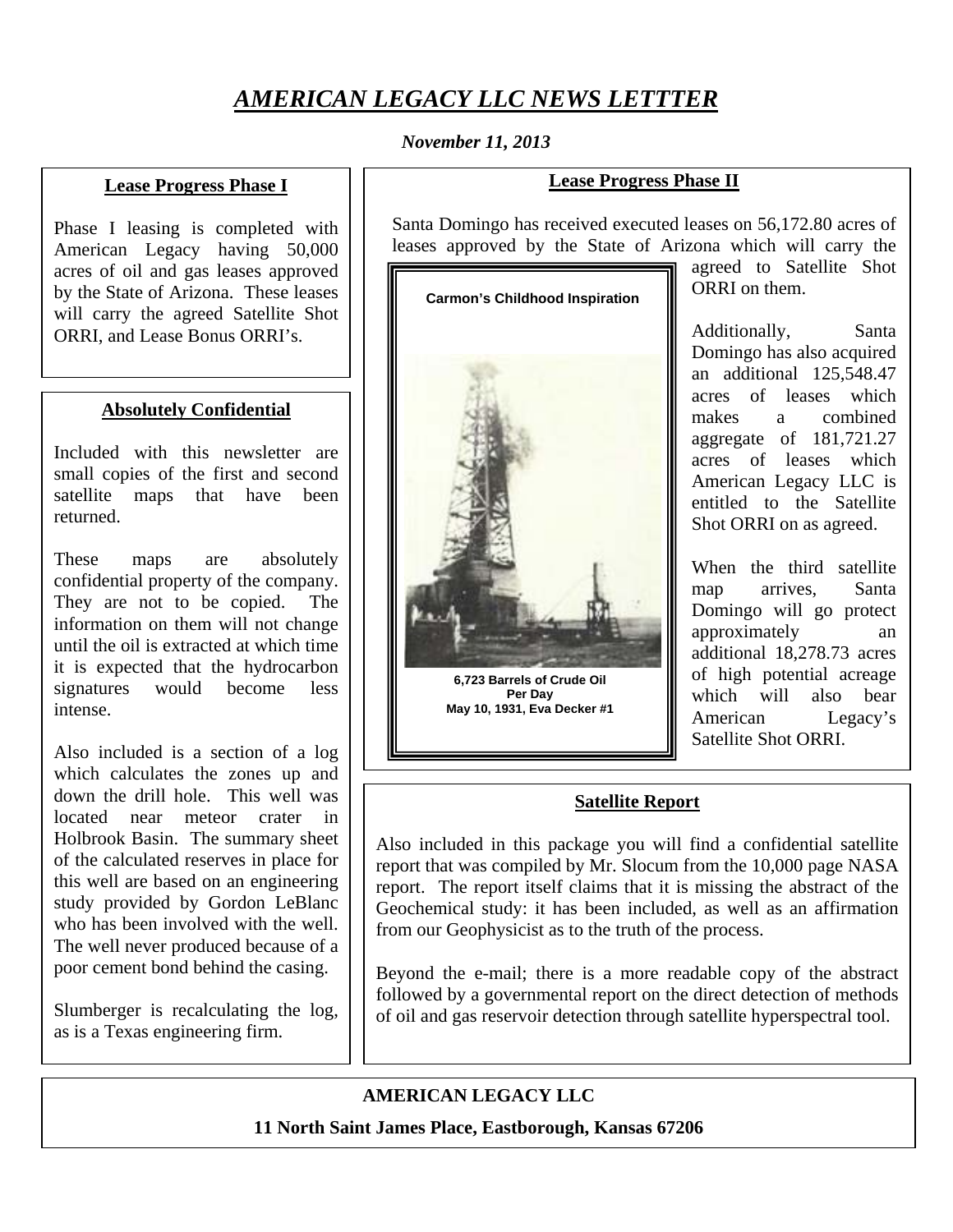| Subiect: | Fw: actual log on oil well drilled at Meteor Crater in Coconino County AZ |
|----------|---------------------------------------------------------------------------|
| From:    | Christopher Slocum (crownintegrity@yahoo.com)                             |
| To:      | crownintegrity@yahoo.com;                                                 |
| Date:    | Wednesday, November 6, 2013 12:36 PM                                      |

----- Forwarded Message ----- **From:** Carmon Bonanno carmonbonanno@hotmail.com **Sent:** Wednesday, November 6, 2013 8:39 AM **Subject:** actual log on oil well drilled at Meteor Crater in Coconino County AZ

Attached is a partial actual log on oil well drilled at Meteor Crater in Coconino County AZ which we received from our good AZ friend Gordon LeBlanc, Chairman of the Board of PetroSun.

It shows in red movable hydrocarbons at 1630' to 1670' and again at 1680' to 1760'.

It estimates Permian recoverable hydrocarbons to be around 171,000 to 457,000 BO per location.

Gordon is having Schlumberger run the log and its calculations again to verify the projected numbers as we put our 30 well exploration drilling program in place on our over 290,000 acres in the Holbrook Basin into motion for next spring.

Welcome aboard!

Carmon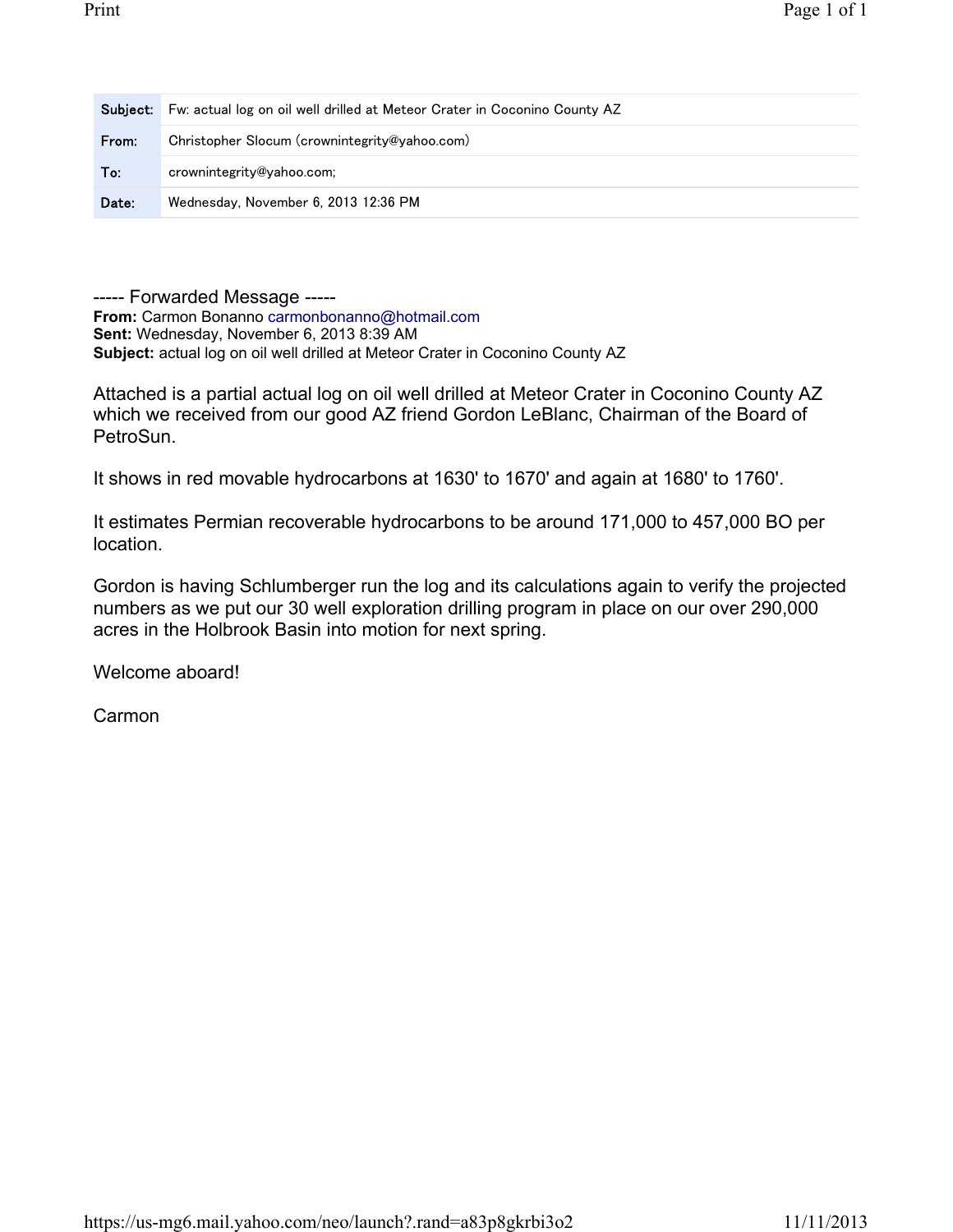# Meteor Crater Prospect

| <b>Prospect Location:</b>                    | Coconino County, Arizona<br>Townships 19 North, Range 13 East                                                                                                                                                                                                                                                                                                                                                                                                                                                                                                     |
|----------------------------------------------|-------------------------------------------------------------------------------------------------------------------------------------------------------------------------------------------------------------------------------------------------------------------------------------------------------------------------------------------------------------------------------------------------------------------------------------------------------------------------------------------------------------------------------------------------------------------|
| <b>Geologic Province:</b>                    | <b>Holbrook Basin</b>                                                                                                                                                                                                                                                                                                                                                                                                                                                                                                                                             |
| <b>Prospective Acreage:</b>                  | 3,200 acres                                                                                                                                                                                                                                                                                                                                                                                                                                                                                                                                                       |
| <b>Type of Trap:</b>                         | Combination of structural and stratigraphic                                                                                                                                                                                                                                                                                                                                                                                                                                                                                                                       |
| Primary Objective:                           | Permian                                                                                                                                                                                                                                                                                                                                                                                                                                                                                                                                                           |
| <b>Secondary Objectives:</b>                 | Devonian                                                                                                                                                                                                                                                                                                                                                                                                                                                                                                                                                          |
| <b>Estimated Reserves:</b><br>Per Well Basis | Permian: 171,000-457,000 BO                                                                                                                                                                                                                                                                                                                                                                                                                                                                                                                                       |
|                                              | Devonian: 295,000 BO                                                                                                                                                                                                                                                                                                                                                                                                                                                                                                                                              |
| <b>Net Revenue Interest</b>                  | $87.5\%$                                                                                                                                                                                                                                                                                                                                                                                                                                                                                                                                                          |
| <b>Total Depth:</b>                          | Permian: 1,850 feet<br>Devonian: 3,850 feet                                                                                                                                                                                                                                                                                                                                                                                                                                                                                                                       |
| Comments:                                    | The Holbrook Energy 26-1 tested oil and<br>condensate from the Devonian (lower) 3, 724 to<br>3,728 feet. The Devonian (upper) from 3,613 to<br>3,618 feet calculated oil on water with $14\%$<br>porosity. The Permian Amos Wash (1,752-1,757')<br>log analysis indicated oil with low porosity.<br>During testing operations 25.1 gravity oil was<br>displaced to the pits from the Permian Fort<br>Apache (1,635 to 1,645 feet).<br>The primary objective is to drill a Permian Fort<br>Apache (1,725 feet TD) to attempt a commercial<br>crude oil completion. |